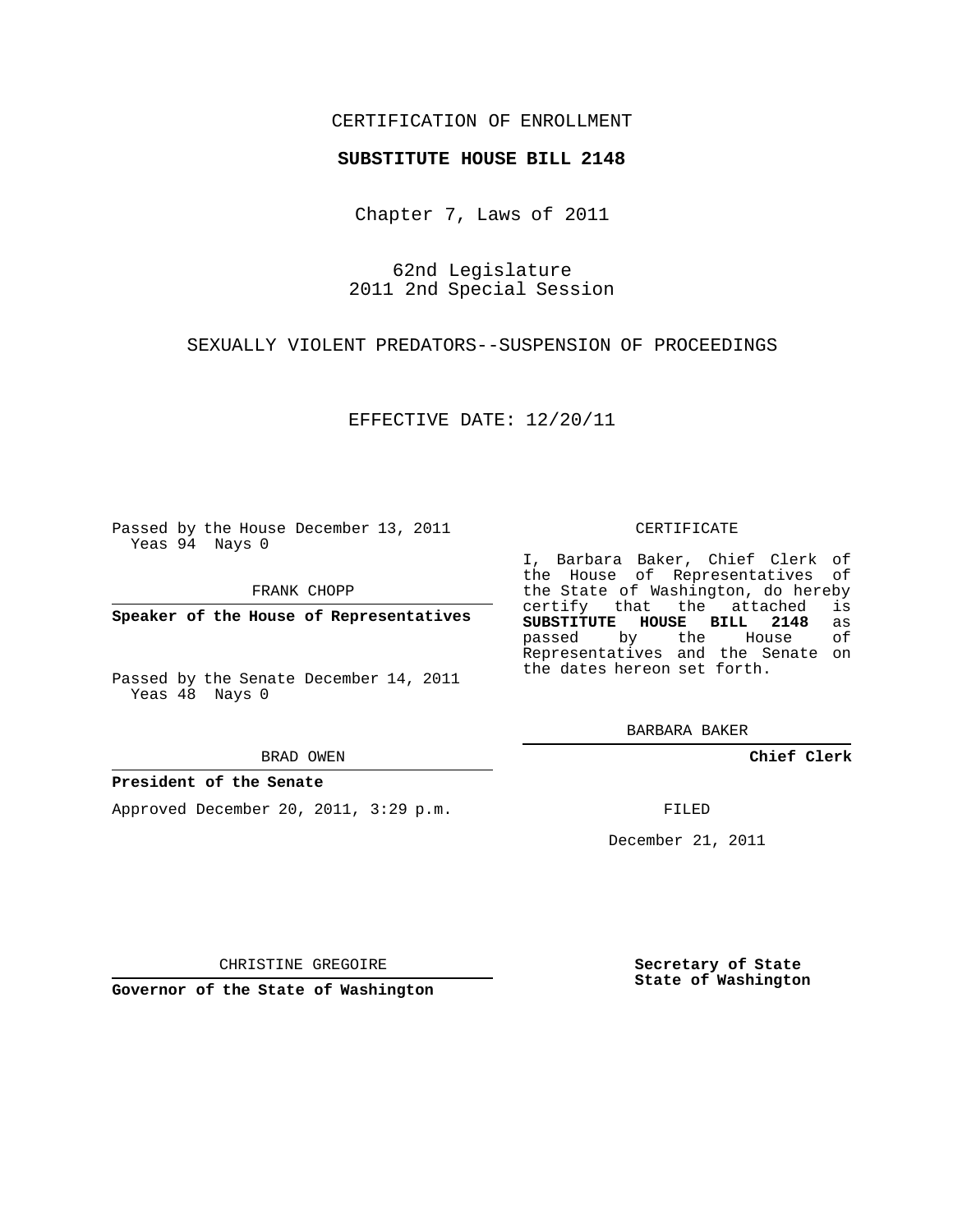# **SUBSTITUTE HOUSE BILL 2148** \_\_\_\_\_\_\_\_\_\_\_\_\_\_\_\_\_\_\_\_\_\_\_\_\_\_\_\_\_\_\_\_\_\_\_\_\_\_\_\_\_\_\_\_\_

\_\_\_\_\_\_\_\_\_\_\_\_\_\_\_\_\_\_\_\_\_\_\_\_\_\_\_\_\_\_\_\_\_\_\_\_\_\_\_\_\_\_\_\_\_

Passed Legislature - 2011 2nd Special Session

**State of Washington 62nd Legislature 2011 2nd Special Session**

**By** House Ways & Means (originally sponsored by Representatives Darneille and Hunter; by request of Department of Social and Health Services)

READ FIRST TIME 12/13/11.

 AN ACT Relating to suspending annual examinations and show cause hearings for sexually violent predators convicted of a criminal offense or awaiting trial on criminal charges; amending RCW 71.09.070 and 71.09.090; and declaring an emergency.

BE IT ENACTED BY THE LEGISLATURE OF THE STATE OF WASHINGTON:

 **Sec. 1.** RCW 71.09.070 and 2001 c 286 s 8 are each amended to read as follows:

8 (1) Each person committed under this chapter shall have a current examination of his or her mental condition made by the department of social and health services at least once every year. The annual report shall include consideration of whether the committed person currently meets the definition of a sexually violent predator and whether conditional release to a less restrictive alternative is in the best interest of the person and conditions can be imposed that would adequately protect the community. The department of social and health services shall file this periodic report with the court that committed the person under this chapter. The report shall be in the form of a declaration or certification in compliance with the requirements of RCW 9A.72.085 and shall be prepared by a professionally qualified person as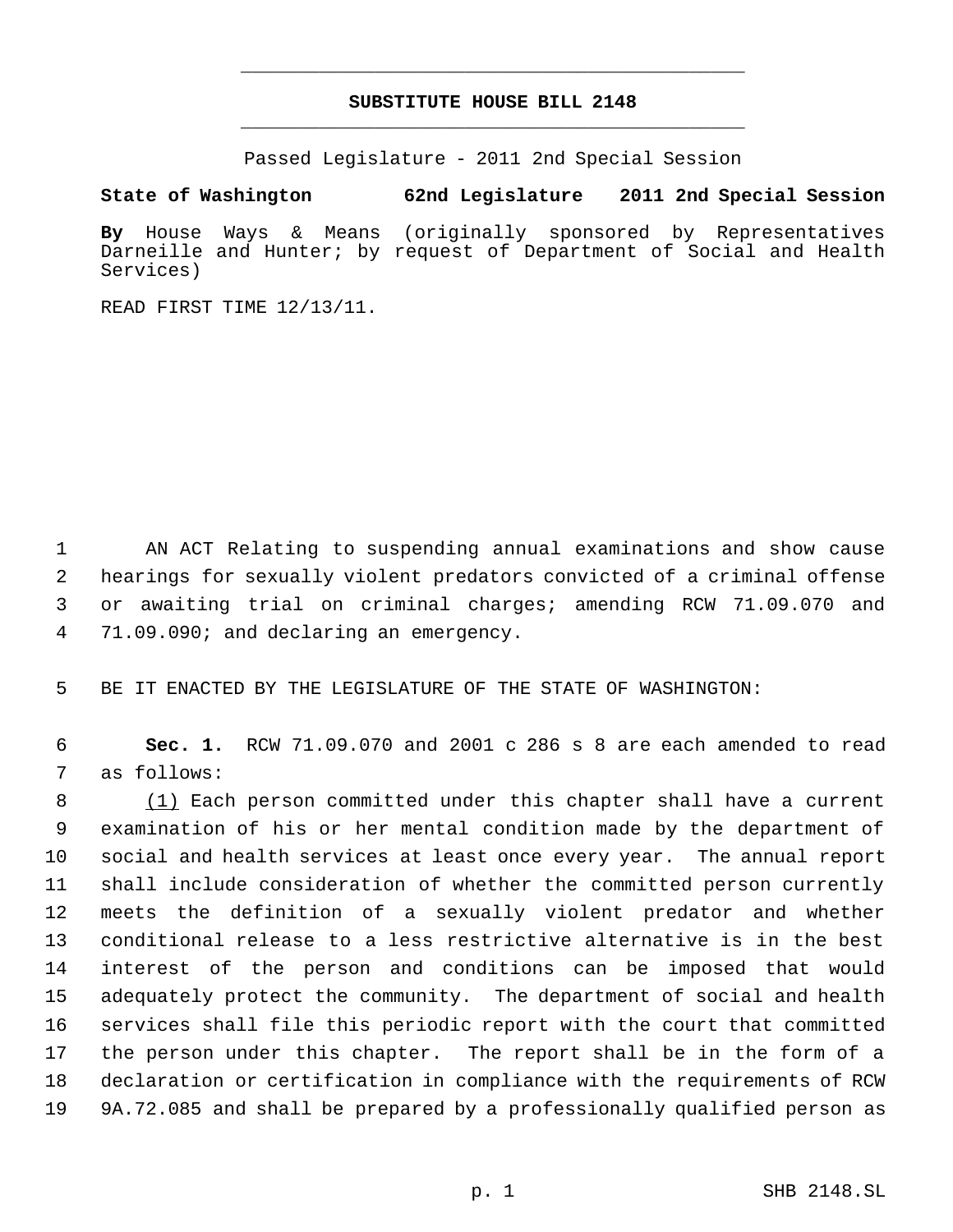defined by rules adopted by the secretary. A copy of the report shall be served on the prosecuting agency involved in the initial commitment and upon the committed person and his or her counsel. The committed person may retain, or if he or she is indigent and so requests, the court may appoint a qualified expert or a professional person to examine him or her, and such expert or professional person shall have access to all records concerning the person.

8 (2) During any period of confinement pursuant to a criminal conviction, or for any period of detention awaiting trial on criminal 10 charges, this section is suspended. Upon the return of the person 11 committed under this chapter to the custody of the department, the 12 department shall initiate an examination of the person's mental 13 condition. The examination must comply with the requirements of subsection (1) of this section.

 **Sec. 2.** RCW 71.09.090 and 2010 1st sp.s. c 28 s 2 are each amended to read as follows:

 (1) If the secretary determines that the person's condition has so changed that either: (a) The person no longer meets the definition of a sexually violent predator; or (b) conditional release to a less restrictive alternative is in the best interest of the person and conditions can be imposed that adequately protect the community, the secretary shall authorize the person to petition the court for conditional release to a less restrictive alternative or unconditional discharge. The petition shall be filed with the court and served upon the prosecuting agency responsible for the initial commitment. The court, upon receipt of the petition for conditional release to a less restrictive alternative or unconditional discharge, shall within forty-five days order a hearing.

 (2)(a) Nothing contained in this chapter shall prohibit the person from otherwise petitioning the court for conditional release to a less restrictive alternative or unconditional discharge without the secretary's approval. The secretary shall provide the committed person with an annual written notice of the person's right to petition the court for conditional release to a less restrictive alternative or unconditional discharge over the secretary's objection. The notice shall contain a waiver of rights. The secretary shall file the notice and waiver form and the annual report with the court. If the person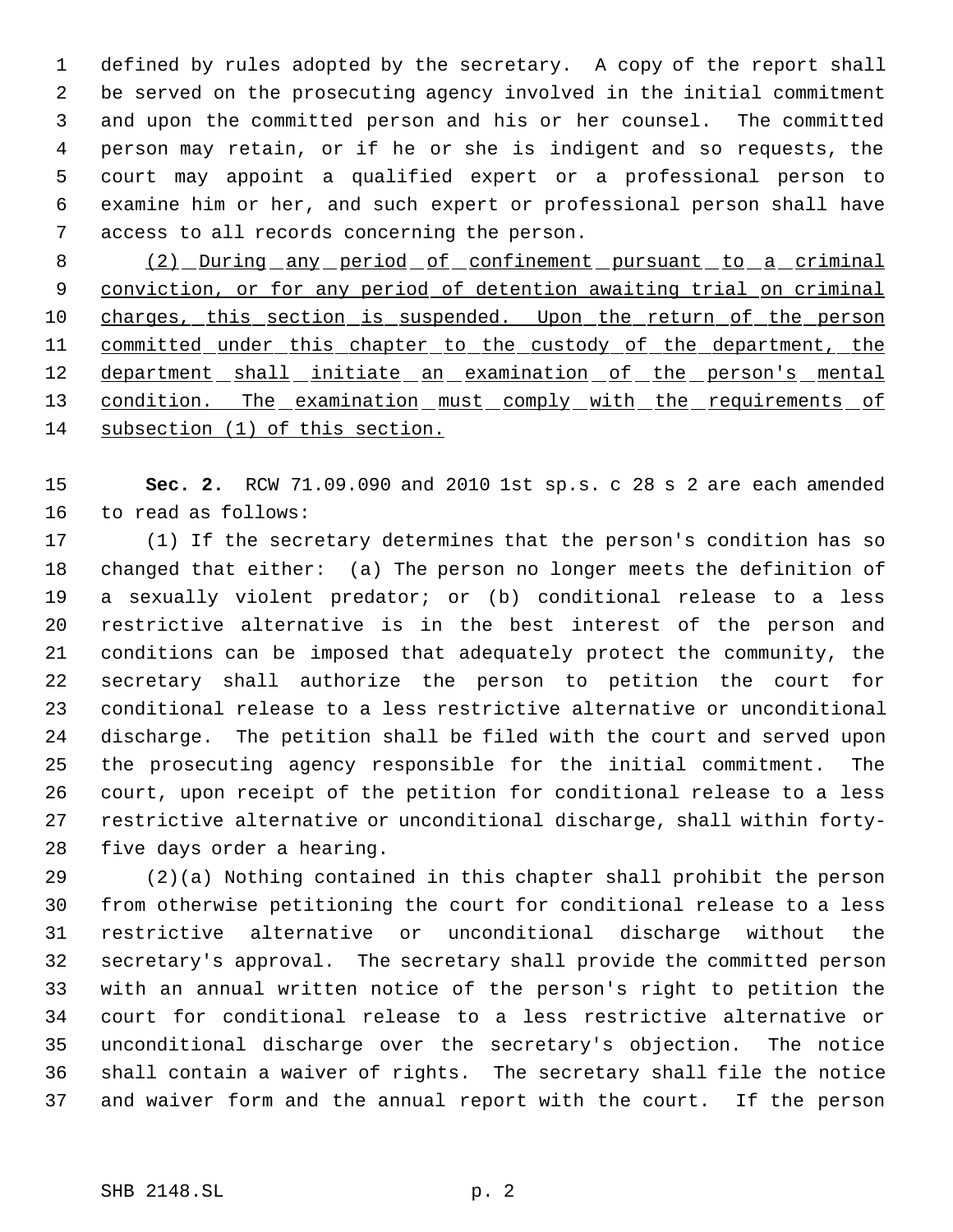does not affirmatively waive the right to petition, the court shall set a show cause hearing to determine whether probable cause exists to warrant a hearing on whether the person's condition has so changed that: (i) He or she no longer meets the definition of a sexually violent predator; or (ii) conditional release to a proposed less restrictive alternative would be in the best interest of the person and conditions can be imposed that would adequately protect the community.

 (b) The committed person shall have a right to have an attorney represent him or her at the show cause hearing, which may be conducted solely on the basis of affidavits or declarations, but the person is not entitled to be present at the show cause hearing. At the show cause hearing, the prosecuting attorney or attorney general shall present prima facie evidence establishing that the committed person continues to meet the definition of a sexually violent predator and that a less restrictive alternative is not in the best interest of the person and conditions cannot be imposed that adequately protect the community. In making this showing, the state may rely exclusively upon the annual report prepared pursuant to RCW 71.09.070. The committed person may present responsive affidavits or declarations to which the state may reply.

 (c) If the court at the show cause hearing determines that either: (i) The state has failed to present prima facie evidence that the committed person continues to meet the definition of a sexually violent predator and that no proposed less restrictive alternative is in the best interest of the person and conditions cannot be imposed that would adequately protect the community; or (ii) probable cause exists to believe that the person's condition has so changed that: (A) The person no longer meets the definition of a sexually violent predator; or (B) release to a proposed less restrictive alternative would be in the best interest of the person and conditions can be imposed that would adequately protect the community, then the court shall set a hearing on either or both issues.

 (d) If the court has not previously considered the issue of release to a less restrictive alternative, either through a trial on the merits or through the procedures set forth in RCW 71.09.094(1), the court shall consider whether release to a less restrictive alternative would be in the best interests of the person and conditions can be imposed that would adequately protect the community, without considering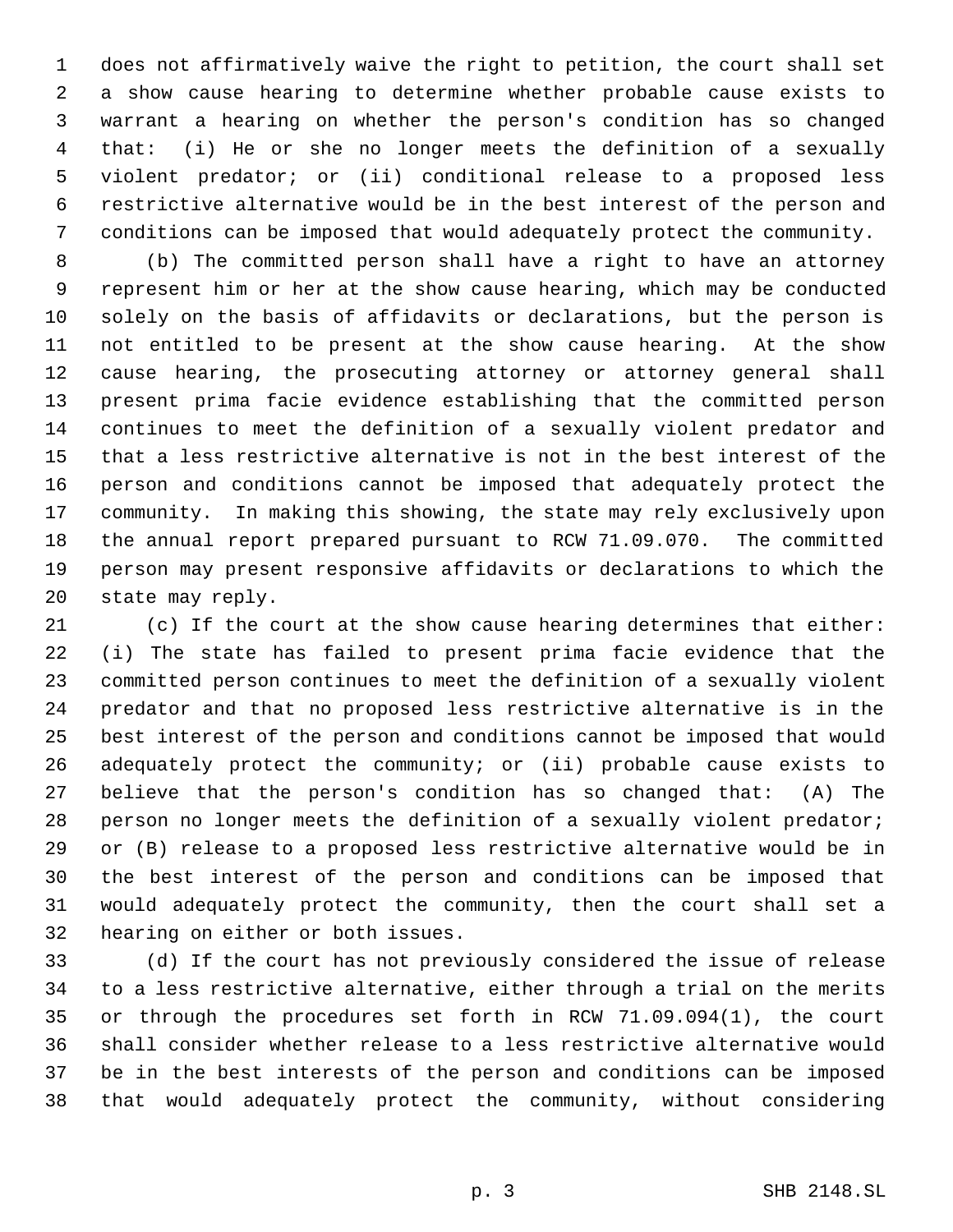whether the person's condition has changed. The court may not find probable cause for a trial addressing less restrictive alternatives unless a proposed less restrictive alternative placement meeting the conditions of RCW 71.09.092 is presented to the court at the show cause hearing.

 (3)(a) At the hearing resulting from subsection (1) or (2) of this section, the committed person shall be entitled to be present and to the benefit of all constitutional protections that were afforded to the person at the initial commitment proceeding. The prosecuting agency shall represent the state and shall have a right to a jury trial and to have the committed person evaluated by experts chosen by the state. The department is responsible for the cost of one expert or professional person to conduct an evaluation on the prosecuting agency's behalf. The committed person shall also have the right to a jury trial and the right to have experts evaluate him or her on his or her behalf and the court shall appoint an expert if the person is indigent and requests an appointment.

 (b) Whenever any person is subjected to an evaluation under (a) of this subsection, the department is responsible for the cost of one expert or professional person conducting an evaluation on the person's behalf. When the person wishes to be evaluated by a qualified expert or professional person of his or her own choice, such expert or professional person must be permitted to have reasonable access to the person for the purpose of such evaluation, as well as to all relevant medical and psychological records and reports. In the case of a person who is indigent, the court shall, upon the person's request, assist the person in obtaining an expert or professional person to perform an evaluation or participate in the hearing on the person's behalf. Nothing in this chapter precludes the person from paying for additional expert services at his or her own expense.

 (c) If the issue at the hearing is whether the person should be unconditionally discharged, the burden of proof shall be upon the state to prove beyond a reasonable doubt that the committed person's condition remains such that the person continues to meet the definition of a sexually violent predator. Evidence of the prior commitment trial and disposition is admissible. The recommitment proceeding shall otherwise proceed as set forth in RCW 71.09.050 and 71.09.060.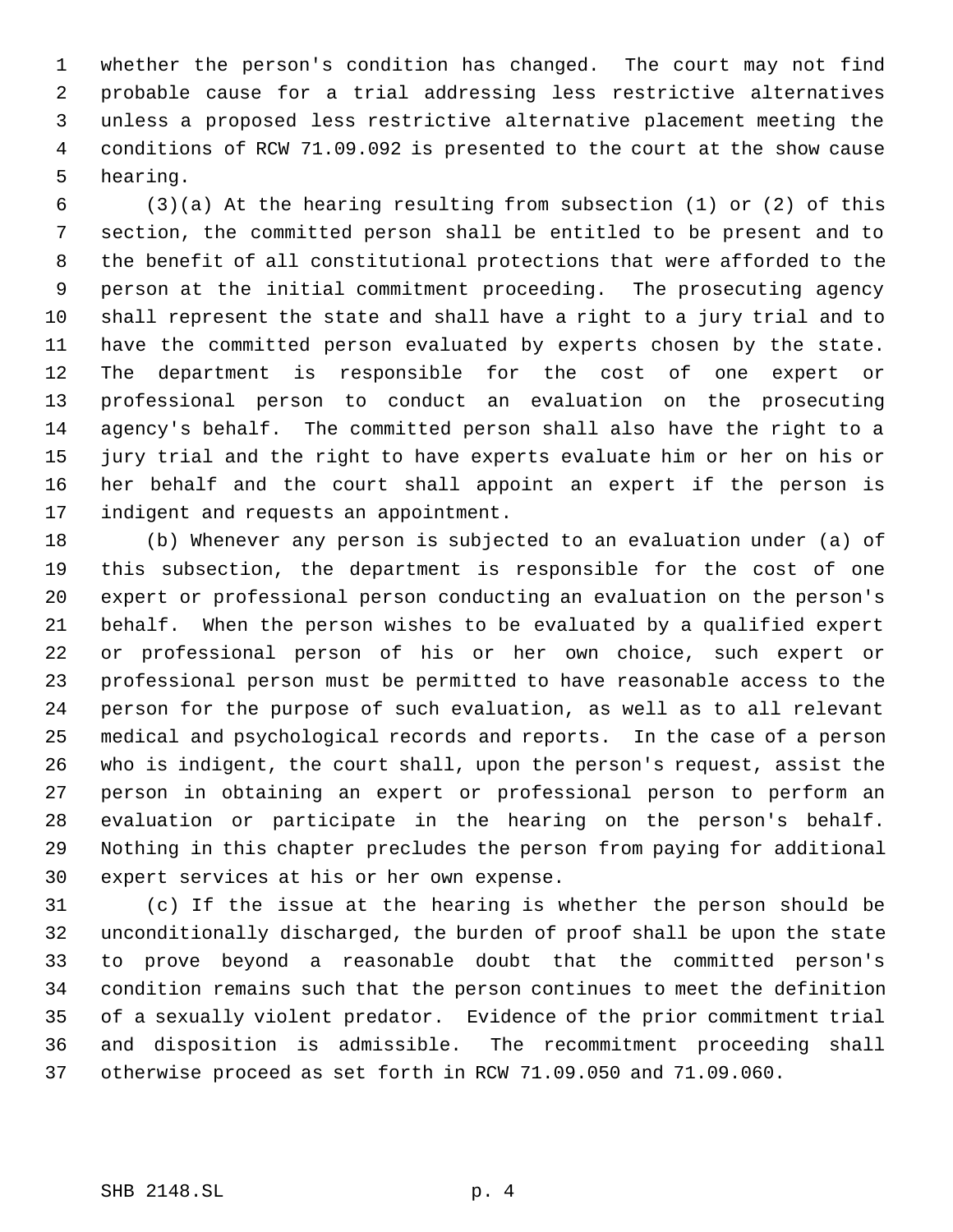(d) If the issue at the hearing is whether the person should be conditionally released to a less restrictive alternative, the burden of proof at the hearing shall be upon the state to prove beyond a reasonable doubt that conditional release to any proposed less restrictive alternative either: (i) Is not in the best interest of the committed person; or (ii) does not include conditions that would adequately protect the community. Evidence of the prior commitment trial and disposition is admissible.

 (4)(a) Probable cause exists to believe that a person's condition has "so changed," under subsection (2) of this section, only when evidence exists, since the person's last commitment trial, or less restrictive alternative revocation proceeding, of a substantial change in the person's physical or mental condition such that the person either no longer meets the definition of a sexually violent predator or that a conditional release to a less restrictive alternative is in the person's best interest and conditions can be imposed to adequately protect the community.

 (b) A new trial proceeding under subsection (3) of this section may be ordered, or a trial proceeding may be held, only when there is current evidence from a licensed professional of one of the following and the evidence presents a change in condition since the person's last commitment trial proceeding:

 (i) An identified physiological change to the person, such as paralysis, stroke, or dementia, that renders the committed person unable to commit a sexually violent act and this change is permanent; or

 (ii) A change in the person's mental condition brought about through positive response to continuing participation in treatment which indicates that the person meets the standard for conditional release to a less restrictive alternative or that the person would be safe to be at large if unconditionally released from commitment.

 (c) For purposes of this section, a change in a single demographic factor, without more, does not establish probable cause for a new trial proceeding under subsection (3) of this section. As used in this section, a single demographic factor includes, but is not limited to, a change in the chronological age, marital status, or gender of the committed person.